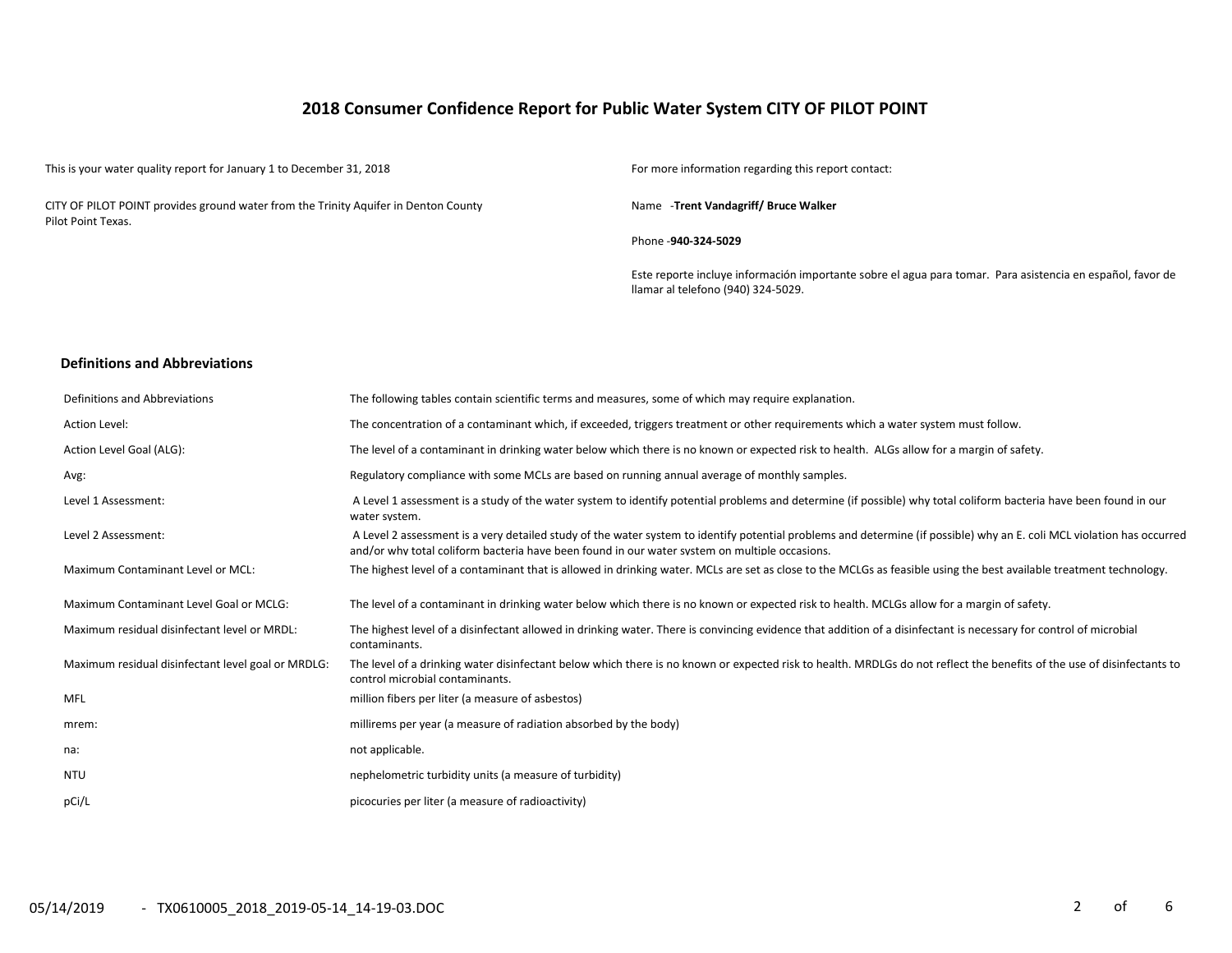## **Definitions and Abbreviations**

| ppb:                       | micrograms per liter or parts per billion - or one ounce in 7,350,000 gallons of water. |
|----------------------------|-----------------------------------------------------------------------------------------|
| ppm:                       | milligrams per liter or parts per million - or one ounce in 7,350 gallons of water.     |
| ppq                        | parts per quadrillion, or picograms per liter (pg/L)                                    |
| ppt                        | parts per trillion, or nanograms per liter (ng/L)                                       |
| Treatment Technique or TT: | A required process intended to reduce the level of a contaminant in drinking water.     |

# **Information about your Drinking Water**

The sources of drinking water (both tap water and bottled water) include rivers, lakes, streams, ponds, reservoirs, springs, and wells. As water travels over the surface of the land or through the ground, it dissolves naturally occurring minerals and, in some cases, radioactive material, and can pick up substances resulting from the presence of animals or from human activity.

Drinking water, including bottled water, may reasonably be expected to contain at least small amounts of some contaminants. The presence of contaminants does not necessarily indicate that water poses a health risk. More information about contaminants and potential health effects can be obtained by calling the EPAs Safe Drinking Water Hotline at (800) 426-4791.

Contaminants that may be present in source water include:

- Microbial contaminants, such as viruses and bacteria, which may come from sewage treatment plants, septic systems, agricultural livestock operations, and wildlife.

- Inorganic contaminants, such as salts and metals, which can be naturally occurring or result from urban storm water runoff, industrial or domestic wastewater discharges, oil and gas production, mining, or farming.

- Pesticides and herbicides, which may come from a variety of sources such as agriculture, urban storm water runoff, and residential uses.

- Organic chemical contaminants, including synthetic and volatile organic chemicals, which are by-products of industrial processes and petroleum production, and can also come from gas stations, urban storm water runoff, and septic systems.

- Radioactive contaminants, which can be naturally occurring or be the result of oil and gas production and mining activities.

In order to ensure that tap water is safe to drink, EPA prescribes regulations which limit the amount of certain contaminants in water provided by public water systems. FDA regulations establish limits for contaminants in bottled water which must provide the same protection for public health.

Contaminants may be found in drinking water that may cause taste, color, or odor problems. These types of problems are not necessarily causes for health concerns. For more information on taste, odor, or color of drinking water, please contact the system's business office.

You may be more vulnerable than the general population to certain microbial contaminants, such as Cryptosporidium, in drinking water. Infants, some elderly, or immunocompromised persons such as those undergoing chemotherapy for cancer; persons who have undergone organ transplants; those who are undergoing treatment with steroids; and people with HIV/AIDS or other immune system disorders, can be particularly at risk from infections. You should seek advice about drinking water from your physician or health care providers. Additional guidelines on appropriate means to lessen the risk of infection by Cryptosporidium are available from the Safe Drinking Water Hotline (800-426-4791).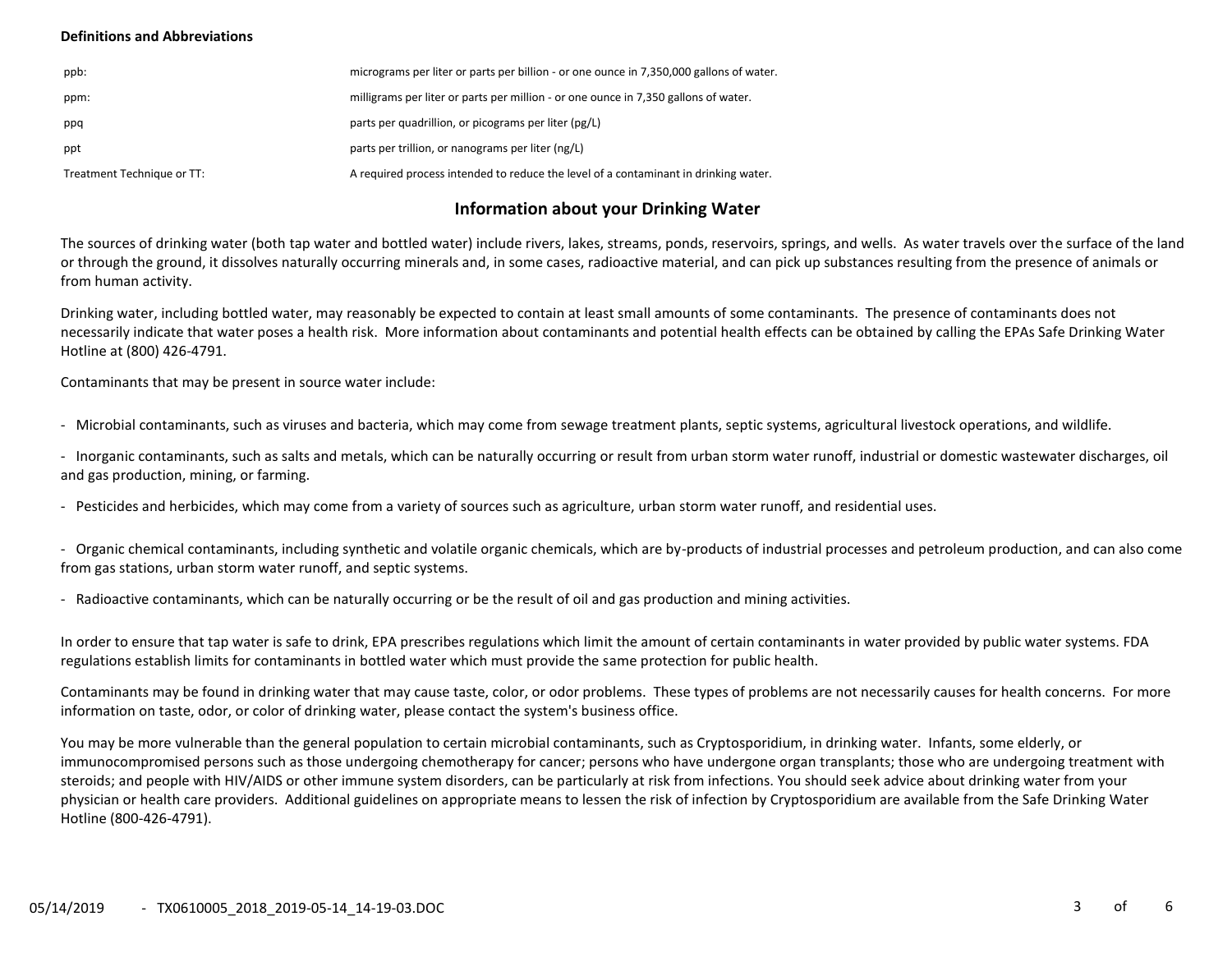If present, elevated levels of lead can cause serious health problems, especially for pregnant women and young children. Lead in drinking water is primarily from materials and components associated with service lines and home plumbing. We are responsible for providing high quality drinking water, but we cannot control the variety of materials used in plumbing components. When your water has been sitting for several hours, you can minimize the potential for lead exposure by flushing your tap for 30 seconds to 2 minutes before using water for drinking or cooking. If you are concerned about lead in your water, you may wish to have your water tested. Information on lead in drinking water, testing methods, and steps you can take to minimize exposure is available from the Safe Drinking Water Hotline or at http://www.epa.gov/safewater/lead.

#### **Information about Source Water**

'TCEQ completed an assessment of your source water, and results indicate that some of our sources are susceptible to certain contaminants. The sampling requirements for your water system are based on this susceptibility and previous sample data. Any detections of these contaminants will be found in this Consumer Confidence Report. For more information on source water assessments and protection efforts at our system contact **Trent Vandagriff or Bruce Walker 940-324-5029.**

## **Coliform Bacteria**

| Maximum Contaminant<br>Level Goal | <b>Total Coliform</b><br>Maximum<br>Contaminant Level | Highest No. of Positive | Maximum Contaminant Level or Fecal Coliform Samples | Fecal Coliform or E. Coli   Total No. of Positive E. Coli | Violation | Likely Source of Contamination        |
|-----------------------------------|-------------------------------------------------------|-------------------------|-----------------------------------------------------|-----------------------------------------------------------|-----------|---------------------------------------|
|                                   | 1 positive monthly<br>sample.                         |                         |                                                     |                                                           |           | Naturally present in the environment. |

| Lead and Copper | Date Sampled | <b>MCLG</b> | <b>Action Level (AL)</b> | 90th Percentile 1 | # Sites Over AL | <b>Units</b> | Violation | Likely Source of Contamination                                                                               |
|-----------------|--------------|-------------|--------------------------|-------------------|-----------------|--------------|-----------|--------------------------------------------------------------------------------------------------------------|
| <b>Copper</b>   | 07/11/2017   | 1.3         | ر. 1                     | 0.07              |                 | ppm          |           | Erosion of natural deposits; Leaching from wood<br>preservatives; Corrosion of household plumbing<br>cyctome |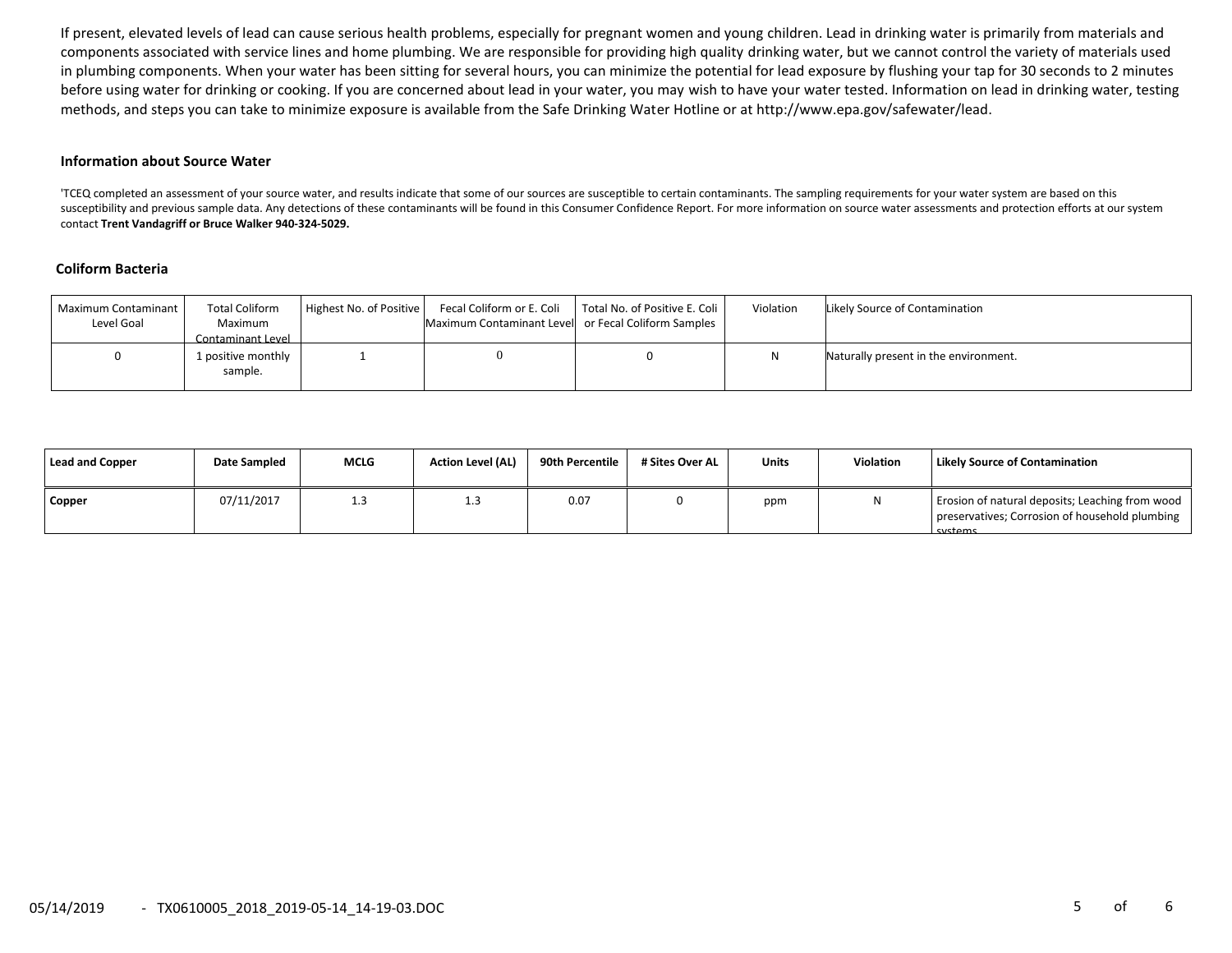# **2018 Water Quality Test Results**

| Disinfection By-Products     | <b>Collection Date</b> | <b>Highest Level</b><br>Detected | Range of Individual<br><b>Samples</b> | <b>MCLG</b>              | <b>MCL</b> | <b>Units</b> | <b>Violation</b> | <b>Likely Source of Contamination</b>      |
|------------------------------|------------------------|----------------------------------|---------------------------------------|--------------------------|------------|--------------|------------------|--------------------------------------------|
| Total Trihalomethanes (TTHM) | 2018                   | <b>. .</b>                       | $10.6 - 10.6$                         | No goal for the<br>total | 80         | ppb          | N                | By-product of drinking water disinfection. |

'\* The value in the Highest Level or Average Detected column is the highest average of all TTHM sample results collected at a location over a year'

| <b>Inorganic Contaminants</b>  | <b>Collection Date</b> | <b>Highest Level</b><br><b>Detected</b> | Range of Individual<br><b>Samples</b> | <b>MCLG</b> | <b>MCL</b> | <b>Units</b> | <b>Violation</b> | <b>Likely Source of Contamination</b>                                                                                            |
|--------------------------------|------------------------|-----------------------------------------|---------------------------------------|-------------|------------|--------------|------------------|----------------------------------------------------------------------------------------------------------------------------------|
| <b>Barium</b>                  | 02/16/2017             | 0.0095                                  | $0.0095 - 0.0095$                     |             |            | ppm          | N                | Discharge of drilling wastes; Discharge from metal<br>refineries; Erosion of natural deposits.                                   |
| <b>Chromium</b>                | 02/16/2017             | 1.1                                     | $1.1 - 1.1$                           | 100         | 100        | ppb          | N                | Discharge from steel and pulp mills; Erosion of<br>natural deposits.                                                             |
| Fluoride                       | 2018                   | 0.0968                                  | $0.0968 - 0.0968$                     |             | 4.0        | ppm          | N                | Erosion of natural deposits; Water additive which<br>promotes strong teeth; Discharge from fertilizer and<br>aluminum factories. |
| Nitrate [measured as Nitrogen] | 2018                   | 0.299                                   | $0.0176 - 0.299$                      | 10          | 10         | ppm          | N                | Runoff from fertilizer use; Leaching from septic tanks,<br>sewage; Erosion of natural deposits.                                  |

| <b>Radioactive Contaminants</b> | <b>Collection Date</b> | <b>Highest Level</b><br><b>Detected</b> | Range of Individual<br><b>Samples</b> | <b>MCLG</b> | <b>MCL</b> | Units | <b>Violation</b> | <b>Likely Source of Contamination</b> |
|---------------------------------|------------------------|-----------------------------------------|---------------------------------------|-------------|------------|-------|------------------|---------------------------------------|
| Combined Radium 226/228         | 02/25/2016             | 1.5                                     | $1.5 - 1.5$                           |             |            | pCi/l | N                | Erosion of natural deposits.          |

## **Disinfectant Residual**

| Disinfectant Residual | Year | Average Level | <b>Range of Levels</b><br><b>Detected</b> | <b>MRDL</b> | <b>MRDLG</b> | <b>Unit of Measure</b> | Violation (Y/N) | Source in Drinking Water                 |
|-----------------------|------|---------------|-------------------------------------------|-------------|--------------|------------------------|-----------------|------------------------------------------|
| 2.0                   | 2018 | 1.82          | .59-2.80                                  |             |              | <b>PPM</b>             | 1 V             | Water additive used to control microbes. |